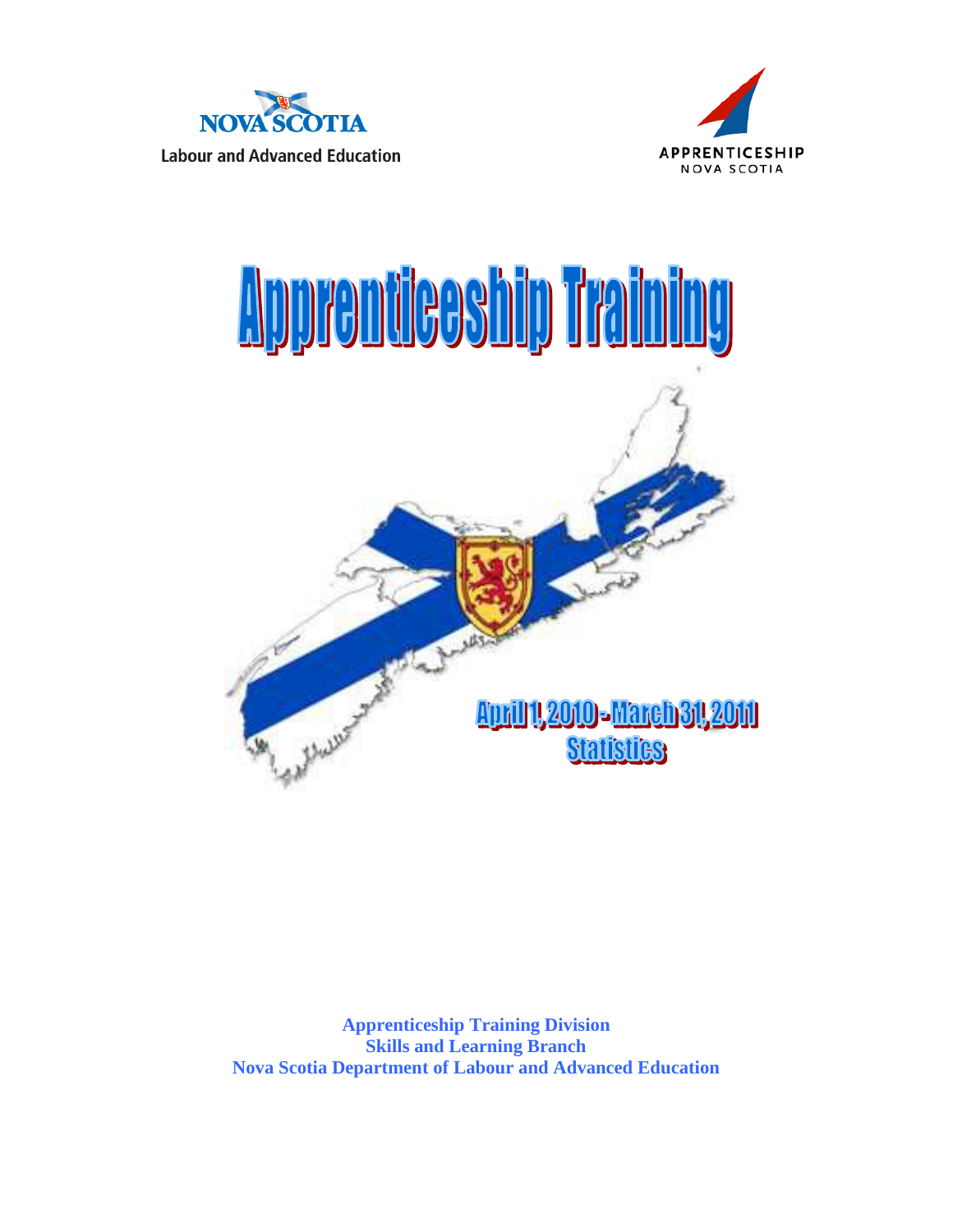## **Table of Contents**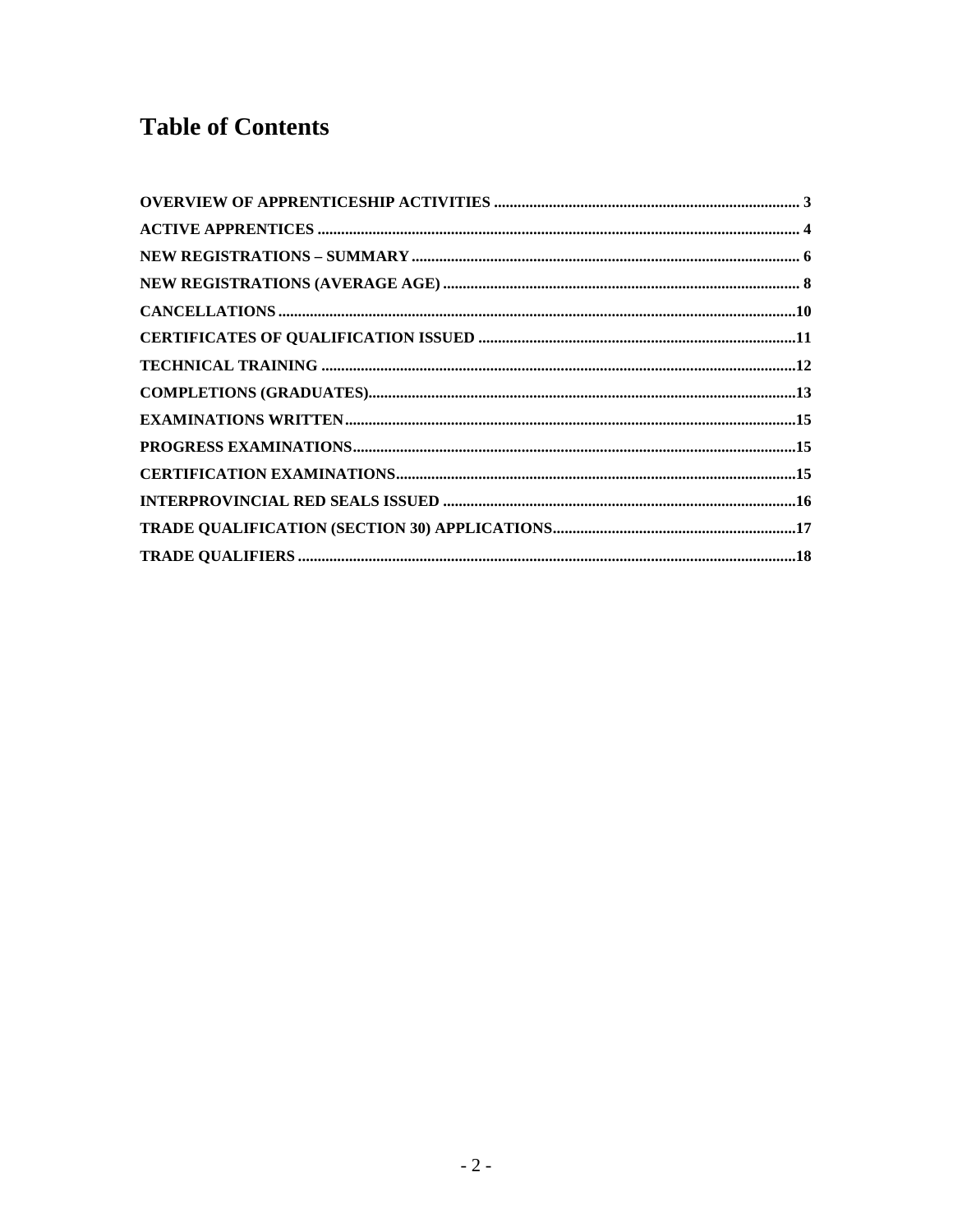# <span id="page-2-0"></span>**Overview of Apprenticeship Activities**

| <b>Overview of Apprenticeship Activities 2010 - 2011</b> |              |  |  |  |  |  |
|----------------------------------------------------------|--------------|--|--|--|--|--|
| <b>Description</b>                                       | <b>Total</b> |  |  |  |  |  |
| <b>Active Apprentices</b>                                | 5363         |  |  |  |  |  |
| New Registrations                                        |              |  |  |  |  |  |
| New Registrations – Summary                              | 1434         |  |  |  |  |  |
| New Registrations – Youth Program                        | 65           |  |  |  |  |  |
| New Registrations – Average Age                          | 27.7         |  |  |  |  |  |
| <b>Cancellation of Apprenticeship Agreements</b>         | 649          |  |  |  |  |  |
| Certificates of Qualifications Issued                    | 867          |  |  |  |  |  |
| <b>Certificate Renewals</b>                              | 1679         |  |  |  |  |  |
| <b>Technical Training</b>                                | 2742         |  |  |  |  |  |
| Completions (Graduates)                                  | 500          |  |  |  |  |  |
| <b>Examinations Written</b>                              | 1390         |  |  |  |  |  |
| <b>Progress Examinations</b>                             | 233          |  |  |  |  |  |
| <b>Certification Examinations</b>                        | 1133         |  |  |  |  |  |
| <b>Practical Examinations</b>                            | 24           |  |  |  |  |  |
| Interprovincial Red Seals Issued                         | 802          |  |  |  |  |  |
| Reinstatement of Apprenticeship Agreements               | 52           |  |  |  |  |  |
| Section 30 Applications Received                         | 269          |  |  |  |  |  |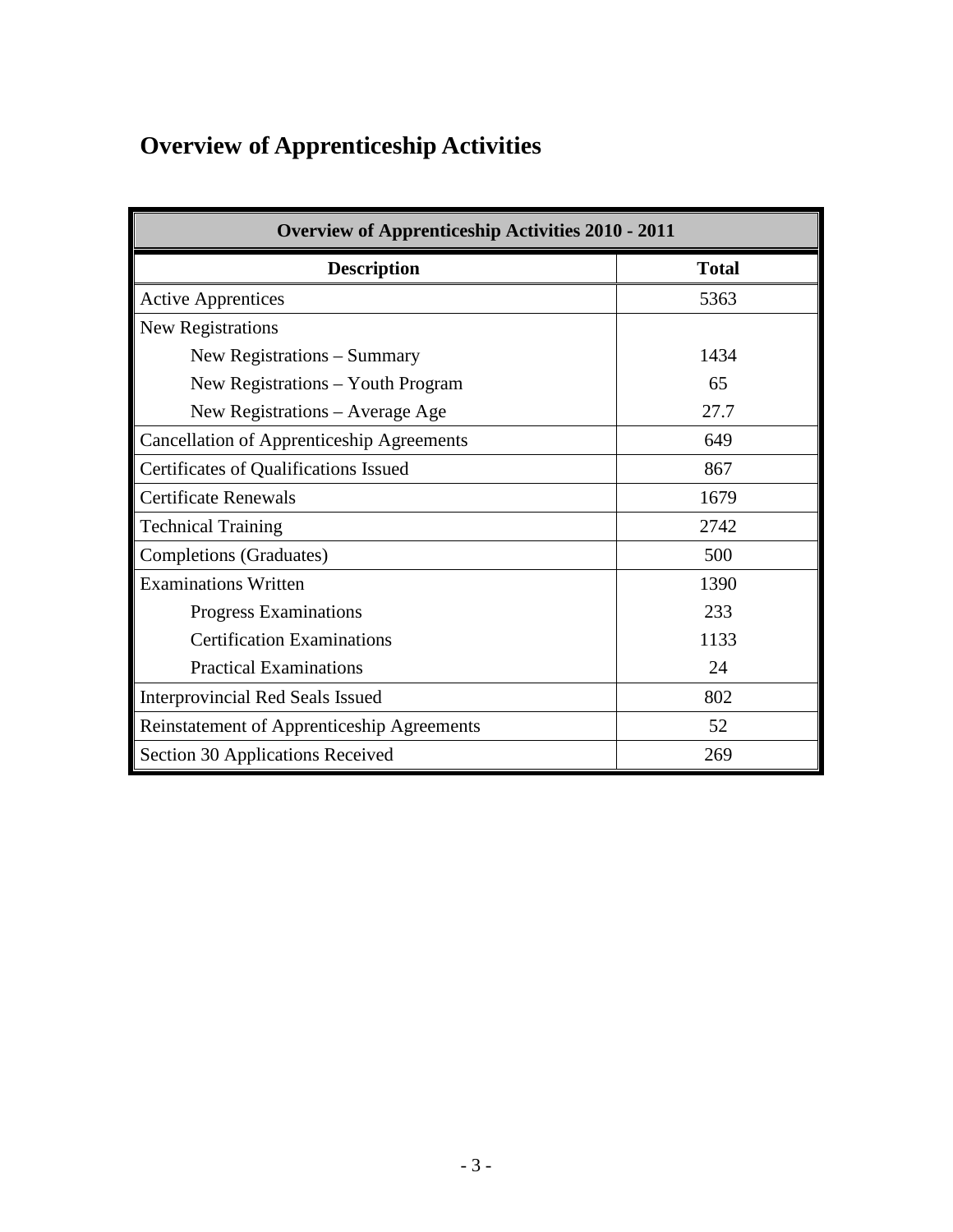# <span id="page-3-0"></span>**Active Apprentices**

| <b>Active Apprentices 2010 - 2011</b>                              |                  |                |                |                  |                |  |  |
|--------------------------------------------------------------------|------------------|----------------|----------------|------------------|----------------|--|--|
| Occupation                                                         | Total            | # Male         | $\%$           | # Female         | $\%$           |  |  |
| <b>Agricultural Equipment Technician</b>                           | $\overline{2}$   | $\overline{2}$ | 100            | $\boldsymbol{0}$ | $\overline{0}$ |  |  |
| <b>Automotive Service Technician</b>                               | 563              | 550            | 98             | 13               | $\overline{2}$ |  |  |
| Automotive Service Technician -<br>Front End and Brakes            | 3                | $\overline{2}$ | 67             | $\mathbf{1}$     | 33             |  |  |
| Automotive Service Technician -<br><b>Service Station Mechanic</b> | 7                | 7              | 100            | $\overline{0}$   | $\theta$       |  |  |
| <b>Baker</b>                                                       | $\boldsymbol{0}$ | $\overline{0}$ | $\overline{0}$ | $\overline{0}$   | $\theta$       |  |  |
| <b>Boat Builder</b>                                                | 20               | 20             | 100            | $\overline{0}$   | $\overline{0}$ |  |  |
| Boilermaker                                                        | 45               | 44             | 98             | $\mathbf{1}$     | $\overline{2}$ |  |  |
| <b>Bricklayer</b>                                                  | 67               | 67             | 100            | $\overline{0}$   | $\overline{0}$ |  |  |
| Carpenter                                                          | 585              | 568            | 97             | 17               | 3              |  |  |
| <b>Construction Electrician</b>                                    | 1049             | 1022           | 97             | 27               | 3              |  |  |
| Cook                                                               | 224              | 121            | 54             | 103              | 46             |  |  |
| <b>Gas Fitter</b>                                                  | 124              | 124            | 100            | $\boldsymbol{0}$ | $\overline{0}$ |  |  |
| <b>Gas Turbine Operator Attendant</b>                              | $\mathbf{1}$     | 1              | 100            | $\overline{0}$   | $\overline{0}$ |  |  |
| Heavy Duty Equipment Technician                                    | 40               | 38             | 95             | $\overline{2}$   | 5              |  |  |
| <b>Industrial Electrician</b>                                      | 160              | 149            | 93             | 11               | $\overline{7}$ |  |  |
| Industrial Mechanic (Millwright)                                   | 153              | 151            | 99             | $\overline{2}$   | $\mathbf{1}$   |  |  |
| <b>Instrument Technician</b>                                       | $\mathbf{1}$     | $\mathbf{1}$   | 100            | $\boldsymbol{0}$ | $\Omega$       |  |  |
| <b>Instrumentation and Control</b><br>Technician                   | 59               | 53             | 90             | 6                | 10             |  |  |
| Insulator (Heat $&$ Frost)                                         | 25               | 25             | 100            | $\overline{0}$   | $\Omega$       |  |  |
| Ironworker (Generalist)                                            | 39               | 39             | 100            | $\overline{0}$   | $\overline{0}$ |  |  |
| Ironworker (Structural/Ornamental)                                 | $\mathbf{1}$     | $\mathbf{1}$   | 100            | $\boldsymbol{0}$ | $\overline{0}$ |  |  |
| Machinist                                                          | 89               | 86             | 97             | $\overline{3}$   | $\overline{3}$ |  |  |
| Metal Fabricator (Fitter)                                          | 72               | 71             | 99             | $\mathbf{1}$     | $\mathbf{1}$   |  |  |
| Mobile Crane Operator                                              | 104              | 102            | 98             | $\overline{2}$   | $\overline{2}$ |  |  |
| Motor Vehicle Repairer (Metal &<br>Paint)                          | 104              | 102            | 98             | $\overline{2}$   | 2              |  |  |
| Oil Burner Mechanic                                                | 93               | 91             | 98             | $\overline{2}$   | $\overline{2}$ |  |  |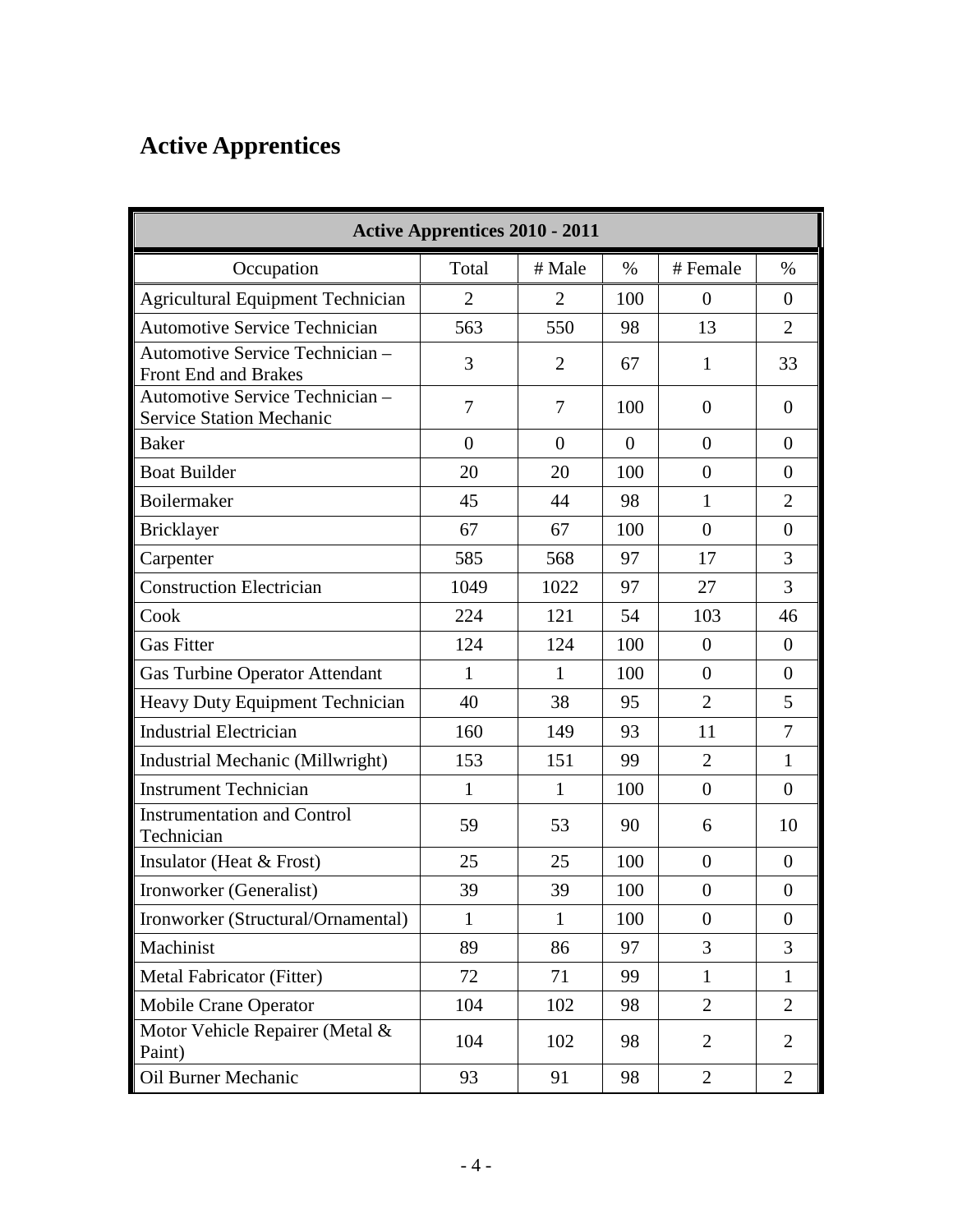| <b>Active Apprentices 2010 - 2011</b>                                      |                |                |          |                |                  |  |  |  |
|----------------------------------------------------------------------------|----------------|----------------|----------|----------------|------------------|--|--|--|
| Occupation                                                                 | Total          | # Male         | $\%$     | # Female       | $\%$             |  |  |  |
| <b>Painter and Decorator</b>                                               | 5              | 4              | 80       | 1              | 20               |  |  |  |
| Plumber                                                                    | 435            | 424            | 97       | 11             | 3                |  |  |  |
| Power Engineer                                                             | 126            | 122            | 97       | $\overline{4}$ | 3                |  |  |  |
| Powerline Technician                                                       | 87             | 86             | 99       | $\mathbf{1}$   | $\mathbf{1}$     |  |  |  |
| Refrigeration and Air Conditioning<br>Mechanic                             | 115            | 114            | 99       | 1              | 1                |  |  |  |
| Refrigeration Plant Operator -<br>Power Engineer                           | 12             | 11             | 92       | 1              | 8                |  |  |  |
| <b>Restoration Stone Mason</b>                                             | $\overline{2}$ | $\mathfrak{2}$ | 100      | $\overline{0}$ | $\Omega$         |  |  |  |
| <b>Restricted – Automotive Service</b><br><b>Technician (Transmission)</b> | 1              | $\mathbf{1}$   | 100      | $\theta$       | $\Omega$         |  |  |  |
| <b>Sheet Metal Worker</b>                                                  | 139            | 135            | 97       | $\overline{A}$ | 3                |  |  |  |
| Sprinkler System Installer                                                 | 56             | 56             | 100      | $\theta$       | $\Omega$         |  |  |  |
| Steamfitter – Pipefitter                                                   | 461            | 446            | 97       | 15             | 3                |  |  |  |
| <b>Transport Trailer Technician</b>                                        | $\Omega$       | $\Omega$       | $\theta$ | $\theta$       | $\Omega$         |  |  |  |
| <b>Truck and Transport Mechanic</b>                                        | 250            | 250            | 100      | $\theta$       | $\Omega$         |  |  |  |
| Welder                                                                     | 92             | 88             | 96       | $\overline{4}$ | $\overline{4}$   |  |  |  |
| <b>Total</b>                                                               | 5363           | 5125           | 96       | 238            | $\boldsymbol{4}$ |  |  |  |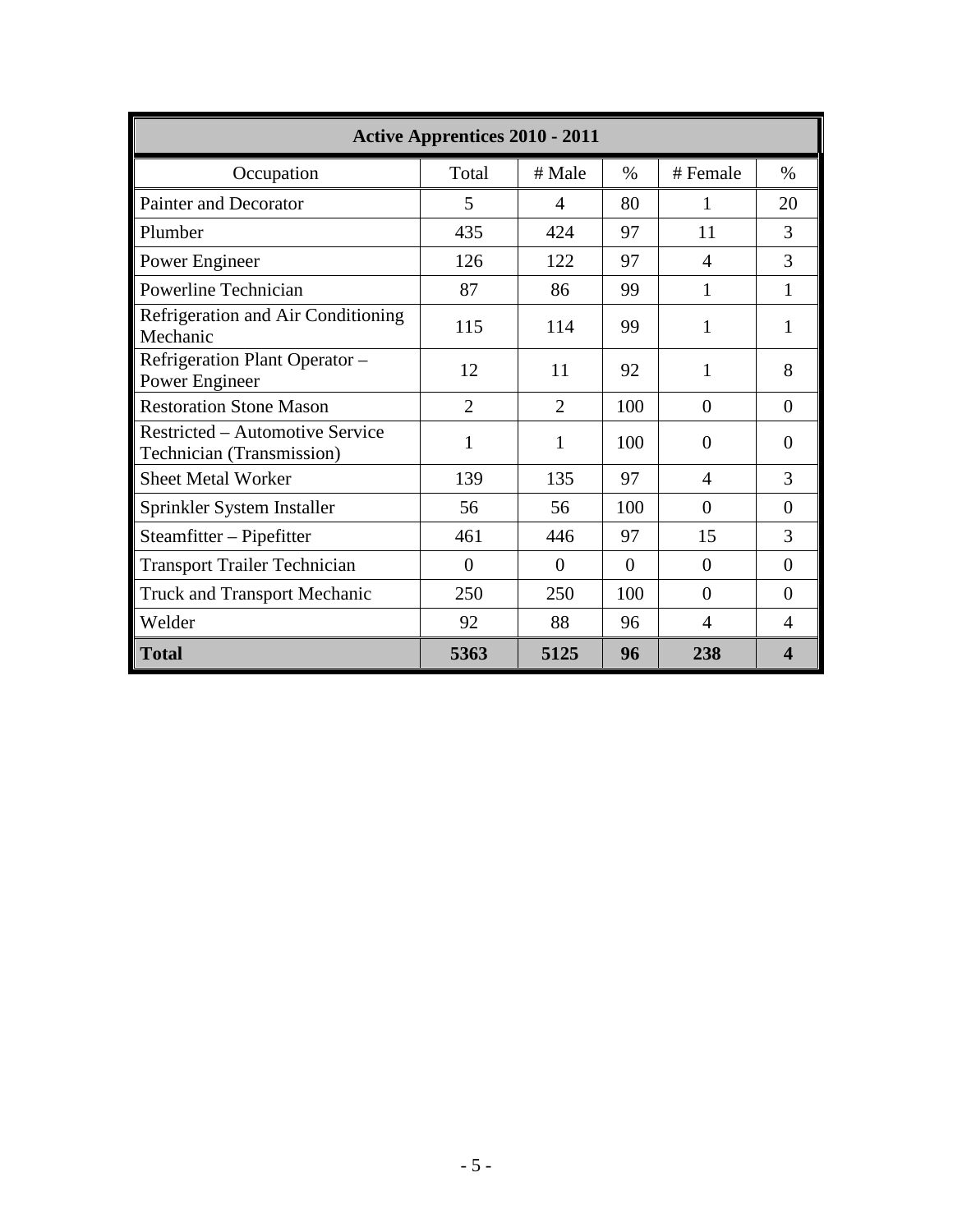### <span id="page-5-0"></span>**New Registrations – Summary**

**Note**: All data presented is for the 2010 – 2011 reporting year unless otherwise stated.

In 2010 – 2011, 1434 new apprentices were registered, of which, 1360 were male and 74 were female.

| <b>New Registrations 2010 - 2011</b>                               |                |                |                |                  |  |  |  |
|--------------------------------------------------------------------|----------------|----------------|----------------|------------------|--|--|--|
| Trade                                                              | Actual         | $\%$           | Male           | Female           |  |  |  |
| <b>Automotive Service Technician</b>                               | 126            | 8.8            | 122            | $\overline{4}$   |  |  |  |
| Automotive Service Technician -<br>Front End and Brakes            | $\overline{2}$ | 0.1            | $\mathbf{1}$   | $\mathbf{1}$     |  |  |  |
| Automotive Service Technician -<br><b>Service Station Mechanic</b> | $\overline{0}$ | $\overline{0}$ | $\overline{0}$ | $\Omega$         |  |  |  |
| <b>Baker</b>                                                       | $\overline{0}$ | $\overline{0}$ | $\overline{0}$ | $\overline{0}$   |  |  |  |
| <b>Boat Builder</b>                                                | 11             | 0.8            | 11             | $\overline{0}$   |  |  |  |
| Boilermaker                                                        | $\overline{0}$ | $\theta$       | $\Omega$       | $\theta$         |  |  |  |
| Bricklayer                                                         | 16             | 1.1            | 16             | $\overline{0}$   |  |  |  |
| Carpenter                                                          | 155            | 10.8           | 152            | 3                |  |  |  |
| <b>Construction Electrician</b>                                    | 256            | 17.9           | 244            | 12               |  |  |  |
| Cook                                                               | 78             | 5.4            | 42             | 36               |  |  |  |
| <b>Gas Fitter</b>                                                  | 45             | 3.1            | 45             | $\theta$         |  |  |  |
| Heavy Duty Equipment Technician                                    | 6              | 0.4            | 5              | $\mathbf{1}$     |  |  |  |
| <b>Industrial Electrician</b>                                      | 72             | 5.0            | 67             | 5                |  |  |  |
| Industrial Mechanic (Millwright)                                   | 43             | 3.0            | 43             | $\boldsymbol{0}$ |  |  |  |
| <b>Instrumentation and Control</b><br>Technician                   | 17             | 1.2            | 15             | $\overline{2}$   |  |  |  |
| Insulator (Heat & Frost)                                           | 25             | 1.7            | 25             | $\overline{0}$   |  |  |  |
| Ironworker (Generalist)                                            | $\overline{2}$ | 0.01           | $\overline{2}$ | $\overline{0}$   |  |  |  |
| Machinist                                                          | 34             | 2.4            | 33             | $\mathbf{1}$     |  |  |  |
| Metal Fabricator (Fitter)                                          | 23             | 1.6            | 23             | $\overline{0}$   |  |  |  |
| <b>Mobile Crane Operator</b>                                       | 23             | 1.6            | 23             | $\overline{0}$   |  |  |  |
| Motor Vehicle Repairer (Metal &<br>Paint)                          | 22             | 1.5            | 22             | $\overline{0}$   |  |  |  |
| Oil Burner Mechanic                                                | 25             | 1.7            | 24             | $\mathbf{1}$     |  |  |  |
| Plumber                                                            | 114            | 7.9            | 111            | 3                |  |  |  |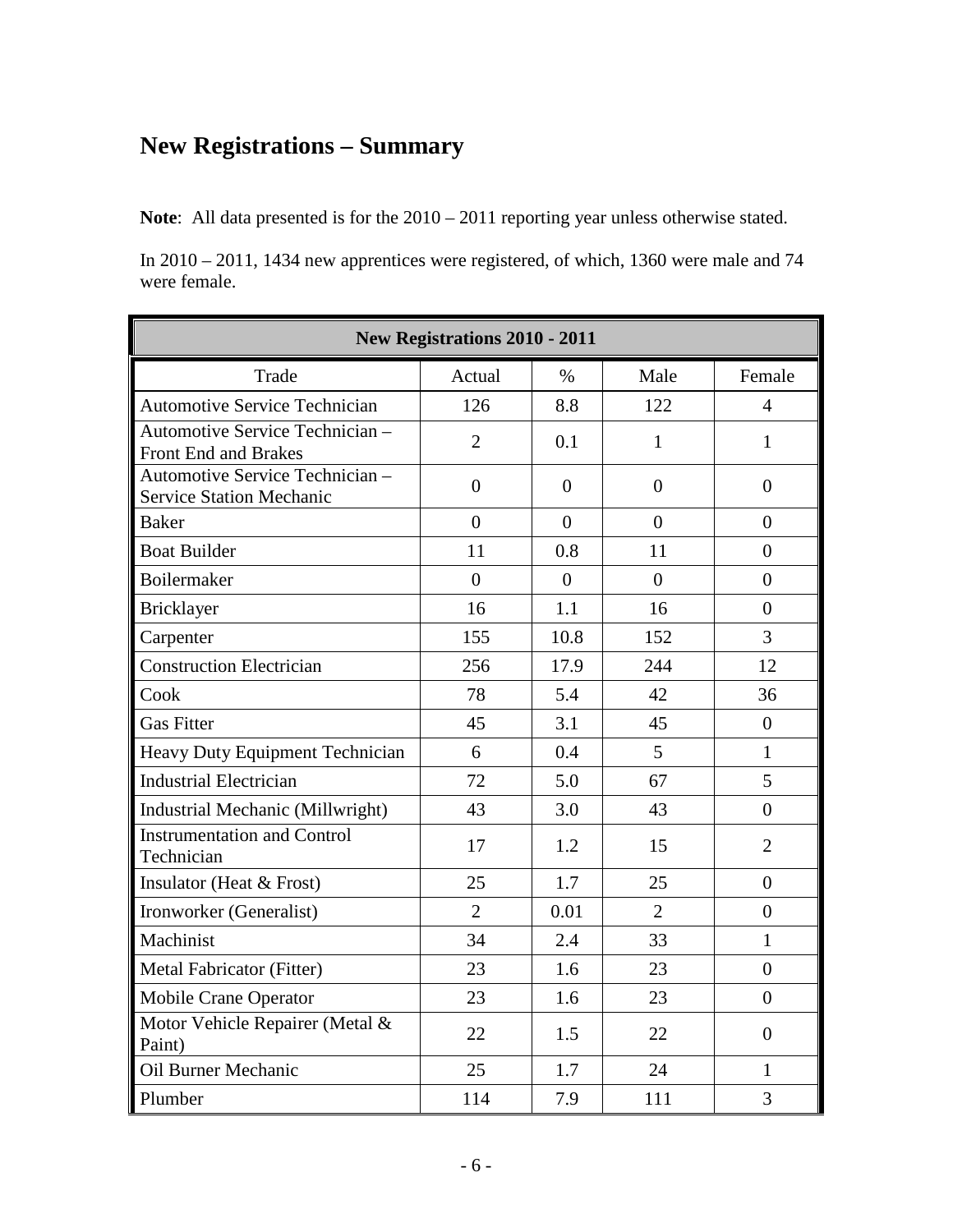| <b>New Registrations 2010 - 2011</b>             |        |      |      |                             |  |  |  |
|--------------------------------------------------|--------|------|------|-----------------------------|--|--|--|
| Trade                                            | Actual | $\%$ | Male | Female                      |  |  |  |
| Power Engineer                                   | 32     | 2.2  | 32   | 0                           |  |  |  |
| Powerline Technician (Lineman)                   | 22     | 1.5  | 22   | $\left($                    |  |  |  |
| Refrigeration and Air Conditioning<br>Mechanic   | 24     | 1.7  | 23   |                             |  |  |  |
| Refrigeration Plant Operator –<br>Power Engineer | 3      | 0.02 | 3    | 0                           |  |  |  |
| <b>Sheet Metal Worker</b>                        | 37     | 2.6  | 36   |                             |  |  |  |
| Sprinkler System Installer                       | 16     | 1.1  | 16   |                             |  |  |  |
| Steamfitter – Pipefitter                         | 96     | 6.7  | 94   | $\mathcal{D}_{\mathcal{L}}$ |  |  |  |
| <b>Truck and Transport Mechanic</b>              | 72     | 5.0  | 72   | ∩                           |  |  |  |
| Welder                                           | 37     | 2.6  | 36   |                             |  |  |  |
| <b>Total</b>                                     | 1434   | 100  | 1360 | 74                          |  |  |  |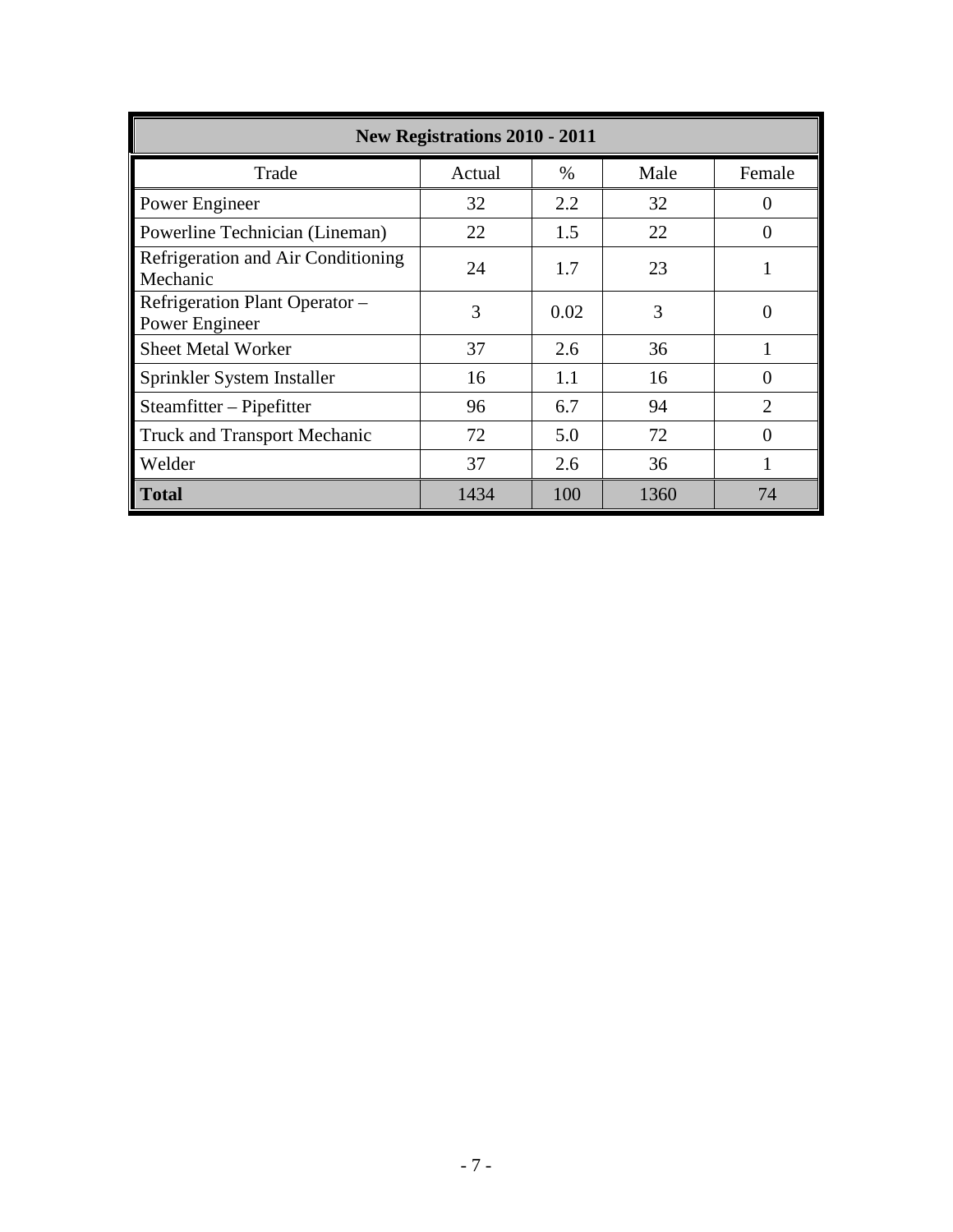# <span id="page-7-0"></span>**New Registrations (Average Age)**

| New Registrations (Average Age) - 2010 - 2011                      |                  |                |  |  |  |  |
|--------------------------------------------------------------------|------------------|----------------|--|--|--|--|
| Occupation                                                         | Total            | Average Age    |  |  |  |  |
| <b>Automotive Service Technician</b>                               | 126              | 26.5           |  |  |  |  |
| Automotive Service Technician -<br>Front End and Brakes            | $\overline{2}$   | 34.5           |  |  |  |  |
| Automotive Service Technician -<br><b>Service Station Mechanic</b> | $\boldsymbol{0}$ | $\theta$       |  |  |  |  |
| <b>Baker</b>                                                       | $\overline{0}$   | $\overline{0}$ |  |  |  |  |
| <b>Boat Builder</b>                                                | 11               | 35.4           |  |  |  |  |
| Boilermaker                                                        | $\overline{0}$   | $\overline{0}$ |  |  |  |  |
| <b>Bricklayer</b>                                                  | 16               | 29.3           |  |  |  |  |
| Carpenter                                                          | 155              | 27.6           |  |  |  |  |
| <b>Construction Electrician</b>                                    | 256              | 27.2           |  |  |  |  |
| Cook                                                               | 78               | 29.1           |  |  |  |  |
| <b>Gas Fitter</b>                                                  | 45               | 35.7           |  |  |  |  |
| Heavy Duty Equipment Technician                                    | 6                | 27.7           |  |  |  |  |
| <b>Industrial Electrician</b>                                      | 72               | 27             |  |  |  |  |
| Industrial Mechanic (Millwright)                                   | 43               | 28             |  |  |  |  |
| <b>Instrumentation and Control</b><br>Technician                   | 17               | 26.1           |  |  |  |  |
| Insulator (Heat $&$ Frost)                                         | 25               | 33.9           |  |  |  |  |
| Ironworker (Generalist)                                            | $\overline{2}$   | 27             |  |  |  |  |
| Machinist                                                          | 34               | 23.8           |  |  |  |  |
| Metal Fabricator (Fitter)                                          | 23               | 25.9           |  |  |  |  |
| Mobile Crane Operator                                              | 23               | 30.9           |  |  |  |  |
| Motor Vehicle Repairer (Metal &<br>Paint)                          | 22               | 25.1           |  |  |  |  |
| Oil Burner Mechanic                                                | 25               | 34.3           |  |  |  |  |
| Plumber                                                            | 114              | 26.9           |  |  |  |  |
| Power Engineer                                                     | 32               | 30.4           |  |  |  |  |
| Powerline Technician (Lineman)                                     | 22               | 28.1           |  |  |  |  |

The average age of the 1434 apprentices who registered last year is 27.7 years.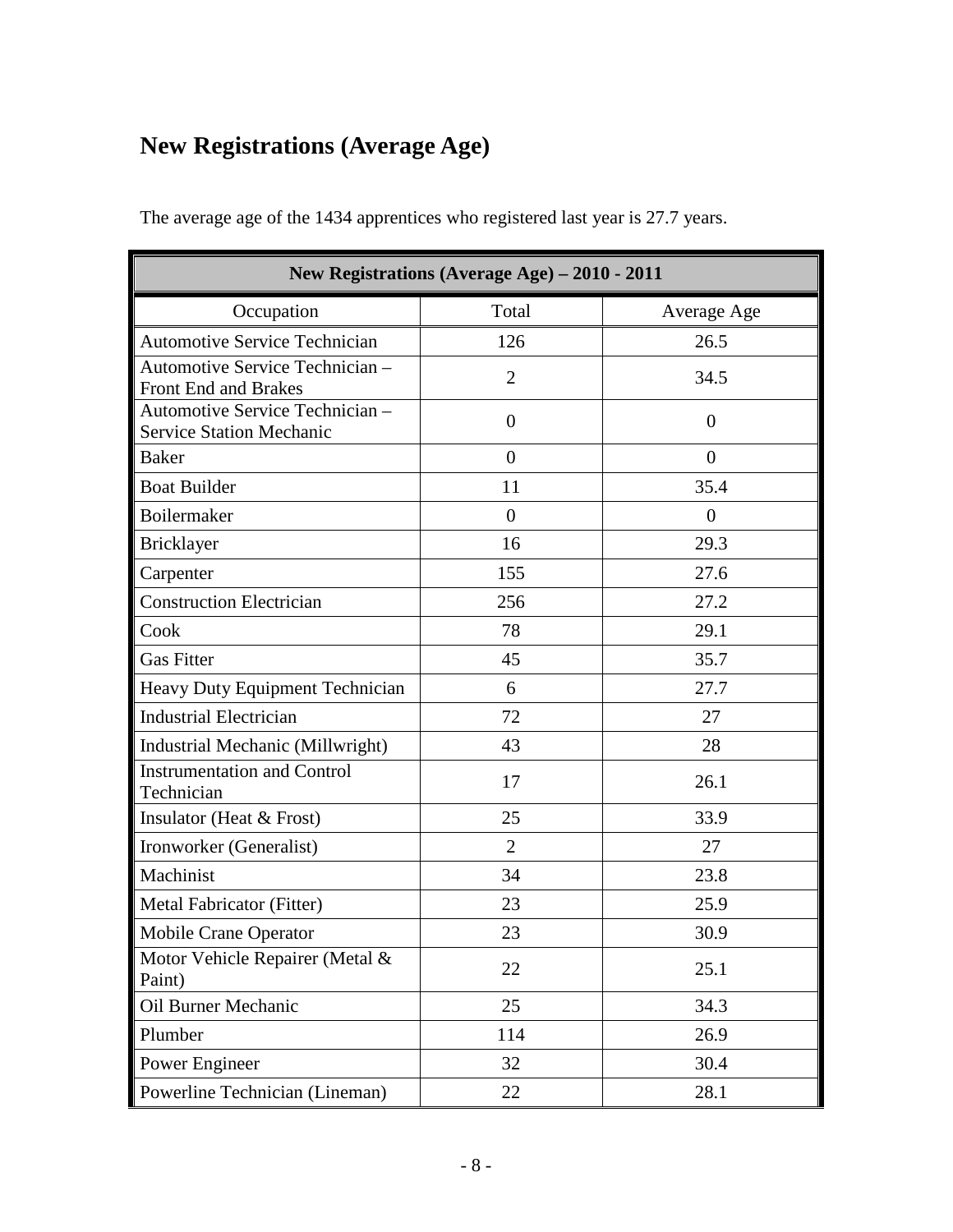| New Registrations (Average Age) – 2010 - 2011    |       |             |  |  |  |  |  |
|--------------------------------------------------|-------|-------------|--|--|--|--|--|
| Occupation                                       | Total | Average Age |  |  |  |  |  |
| Refrigeration and Air Conditioning<br>Mechanic   | 24    | 28.5        |  |  |  |  |  |
| Refrigeration Plant Operator –<br>Power Engineer | 3     | 38          |  |  |  |  |  |
| <b>Sheet Metal Worker</b>                        | 37    | 25.9        |  |  |  |  |  |
| Sprinkler System Installer                       | 16    | 26.2        |  |  |  |  |  |
| Steamfitter – Pipefitter                         | 96    | 26.2        |  |  |  |  |  |
| <b>Truck and Transport Mechanic</b>              | 72    | 25.4        |  |  |  |  |  |
| Welder                                           | 37    | 29.9        |  |  |  |  |  |
| <b>Total</b>                                     | 1434  | 27.7        |  |  |  |  |  |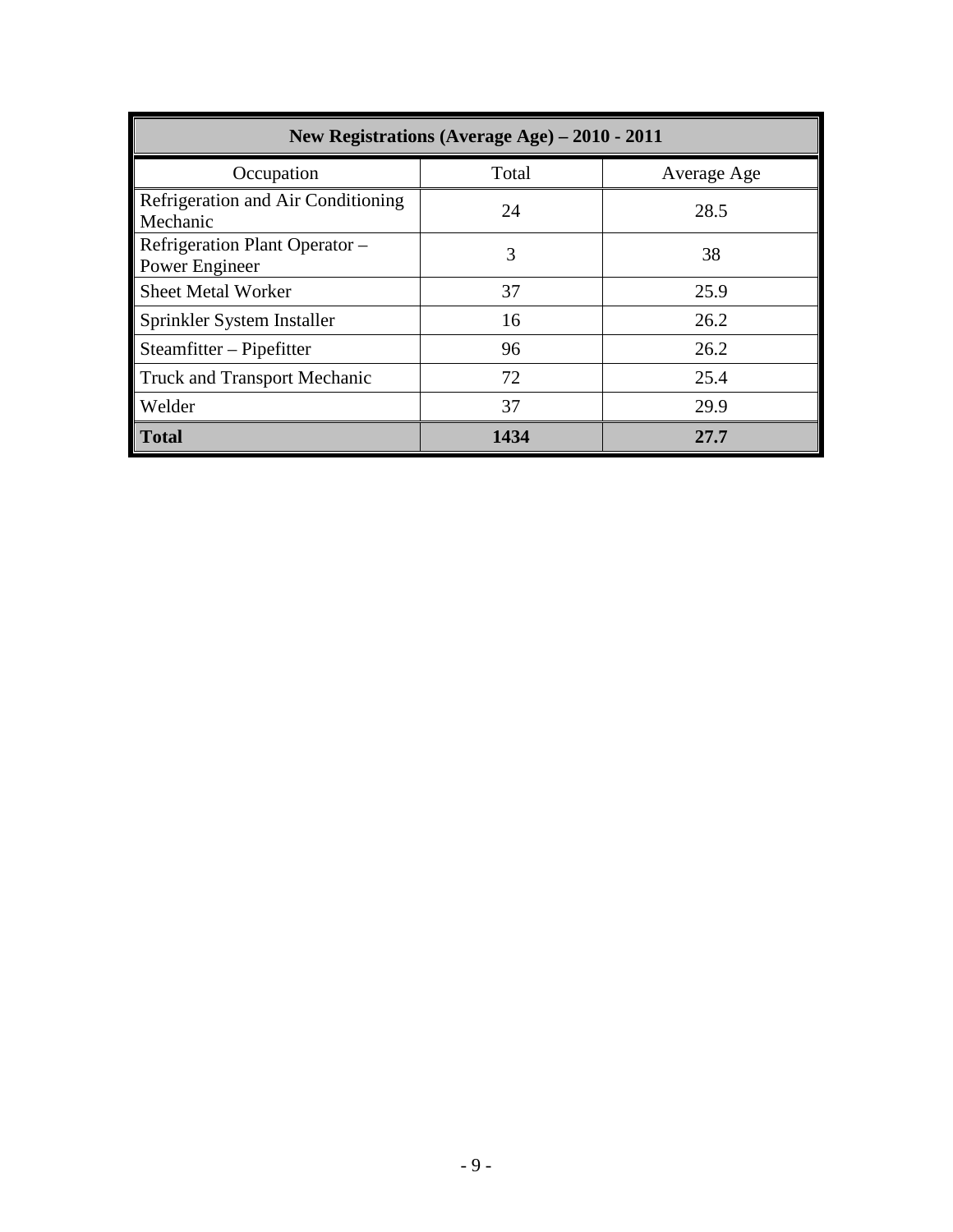## <span id="page-9-0"></span>**Cancellations**

In 2010 – 2011, 649 apprentices were cancelled from the Apprenticeship Program for various reasons.

| <b>Cancellations 2010 - 2011</b>                  |                             |            |  |  |  |  |  |
|---------------------------------------------------|-----------------------------|------------|--|--|--|--|--|
| <b>Reason For Cancellation</b>                    | Number                      | $\%$       |  |  |  |  |  |
| At Own Request                                    | 29                          | 4.47       |  |  |  |  |  |
| Deceased                                          | 5                           | 0.77       |  |  |  |  |  |
| <b>Employer Termination of Agreement Progress</b> | 91                          | 14.02      |  |  |  |  |  |
| <b>Excessive Time in Trade</b>                    | 34                          | 5.24       |  |  |  |  |  |
| <b>Inactive Status Expired</b>                    | 39                          | 6.0        |  |  |  |  |  |
| <b>Insufficient Practical Progress</b>            | $\overline{2}$              | 0.31       |  |  |  |  |  |
| <b>Insufficient Theory Progress</b>               | 135                         | 20.8       |  |  |  |  |  |
| Left the Employer                                 | 38                          | 5.86       |  |  |  |  |  |
| Left the Province                                 | 32                          | 4.93       |  |  |  |  |  |
| <b>Medical Reasons</b>                            | $\overline{2}$              | 0.31       |  |  |  |  |  |
| Not Trade Employed                                | 143                         | 22.03      |  |  |  |  |  |
| Self-employed                                     | $\mathcal{D}_{\mathcal{L}}$ | 0.31       |  |  |  |  |  |
| To write Certificate of Qualification Exam        | 11                          | 1.70       |  |  |  |  |  |
| Transfer of Apprenticeship                        | 23                          | 3.54       |  |  |  |  |  |
| <b>Unable to Locate</b>                           | 63                          | 9.71       |  |  |  |  |  |
| Other                                             | $\Omega$                    | $\Omega$   |  |  |  |  |  |
| <b>Total</b>                                      | 649                         | <b>100</b> |  |  |  |  |  |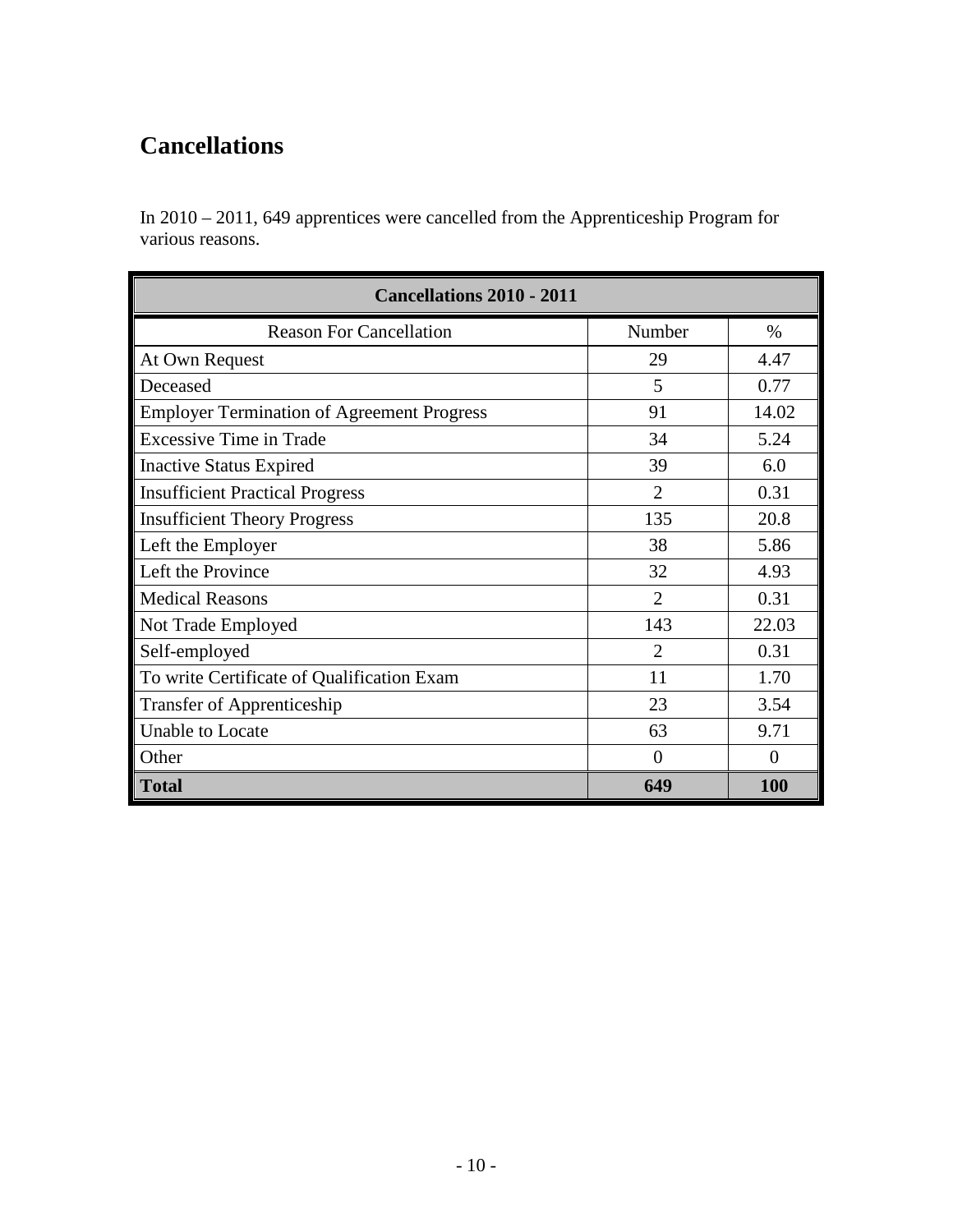## <span id="page-10-0"></span>**Certificates of Qualification Issued**

Certificates of Qualification are issued to apprentices who have successfully completed an apprenticeship program and to trade qualifiers who have met all the requirements of a trade and have passed the certification examination.

In 2010 – 2011, 867 Certificates of Qualification (C of Q) were issued. Of these, 499 were issued to completed apprentices, 310 were issued to trade qualifiers and 27 were issued to equivalent standards. The remaining certificates were issued to Certificate of Qualification holders from other jurisdictions who qualified for Nova Scotia certification.

| <b>Certificates of Qualification Issued</b>                      |                  |                  |                  |                  |                  |                  |                                    |
|------------------------------------------------------------------|------------------|------------------|------------------|------------------|------------------|------------------|------------------------------------|
| Certificates Issued                                              | $2005 -$<br>2006 | $2006 -$<br>2007 | $2007 -$<br>2008 | $2008 -$<br>2009 | $2009 -$<br>2010 | $2010 -$<br>2011 | Change<br>from<br>Previous<br>Year |
| Completed<br>Apprentices                                         | 524              | 475              | 454              | 474              | 545              | 499              | $-46$                              |
| <b>Trade Qualifiers</b>                                          | 201              | 242              | 355              | 341              | 356              | 310              | $-46$                              |
| <b>Equivalent Standards</b>                                      | N/A              | N/A              | N/A              | N/A              | N/A              | 27               | N/A                                |
| <b>Certificate Holders</b><br>from Other<br><b>Jurisdictions</b> | 34               | 28               | 31               | 39               | 88               | 31               | $-57$                              |
| <b>Total</b>                                                     | 759              | 745              | 838              | 854              | 989              | 867              | $-122$                             |



Since 1937, approximately 57,500 Certificates of Qualification have been issued in the Province of Nova Scotia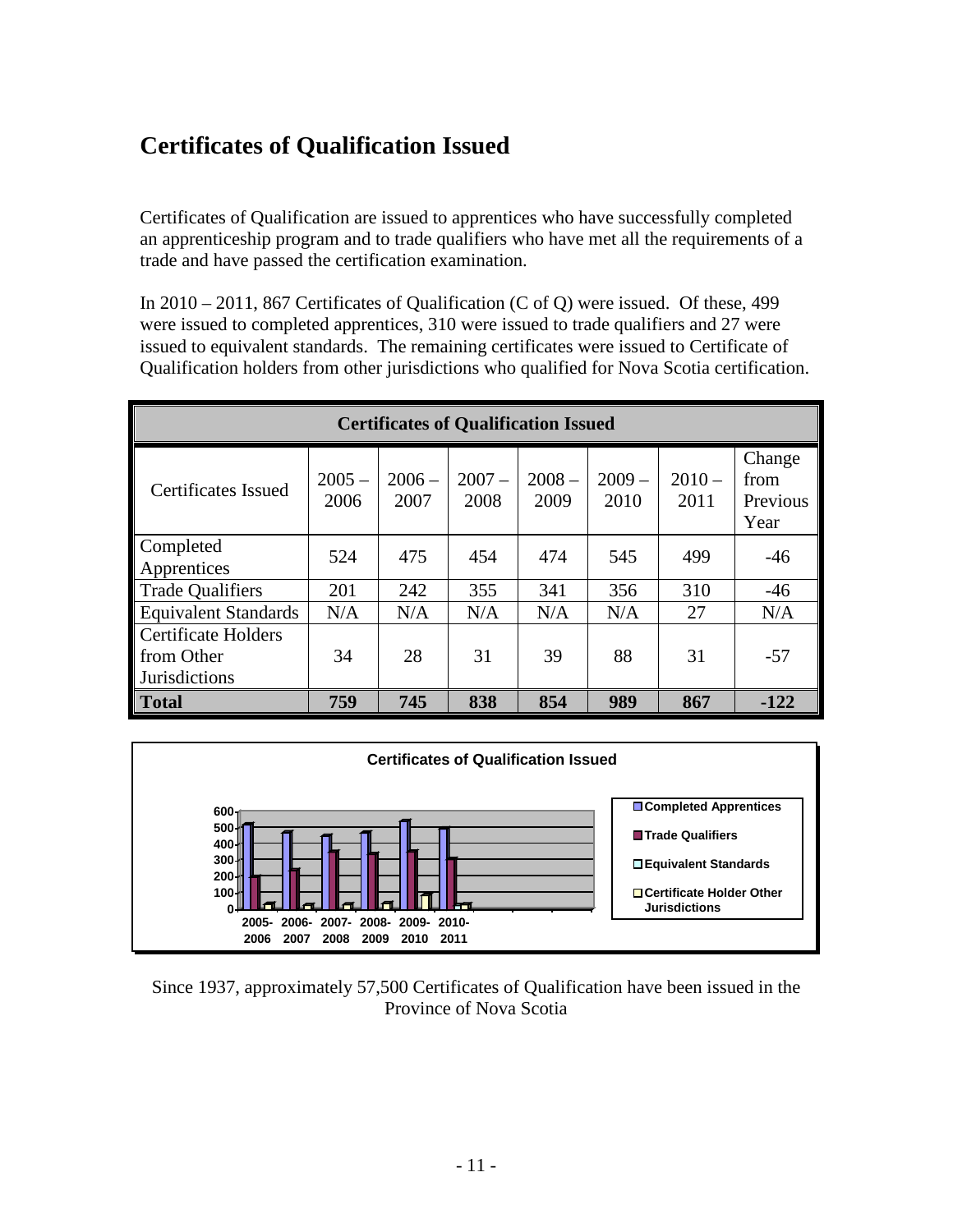## <span id="page-11-0"></span>**Technical Training**

In 2010 – 2011, 2145 apprentices attended technical training at the Nova Scotia Community College. In addition, 538 apprentices registered for technical training on the Internet through the Virtual Campus and 59 apprentices accessed training through their labour organization.

| <b>Technical Training</b>       |                  |                  |                  |                  |                  |                  |                                    |
|---------------------------------|------------------|------------------|------------------|------------------|------------------|------------------|------------------------------------|
| Facility                        | $2005 -$<br>2006 | $2006 -$<br>2007 | $2007 -$<br>2008 | $2008 -$<br>2009 | $2009 -$<br>2010 | $2010 -$<br>2011 | Change<br>from<br>Previous<br>Year |
| <b>UCCB</b>                     | N/A              | N/A              | N/A              | N/A              | N/A              | N/A              | N/A                                |
| <b>NSCC</b>                     | 1770             | 1876             | 2112             | 2199             | 1955             | 2145             | 190                                |
| Labour<br>Organizations         | 30               | 19               | 7                | 22               | 24               | 59               | 35                                 |
| <b>Virtual Campus</b><br>(NSCC) | 472              | 380*             | 421              | 432              | 508              | 538              | 30                                 |
| <b>Total</b>                    | 2272             | 2275             | 2540             | 2653             | 2487             | 2742             | 255                                |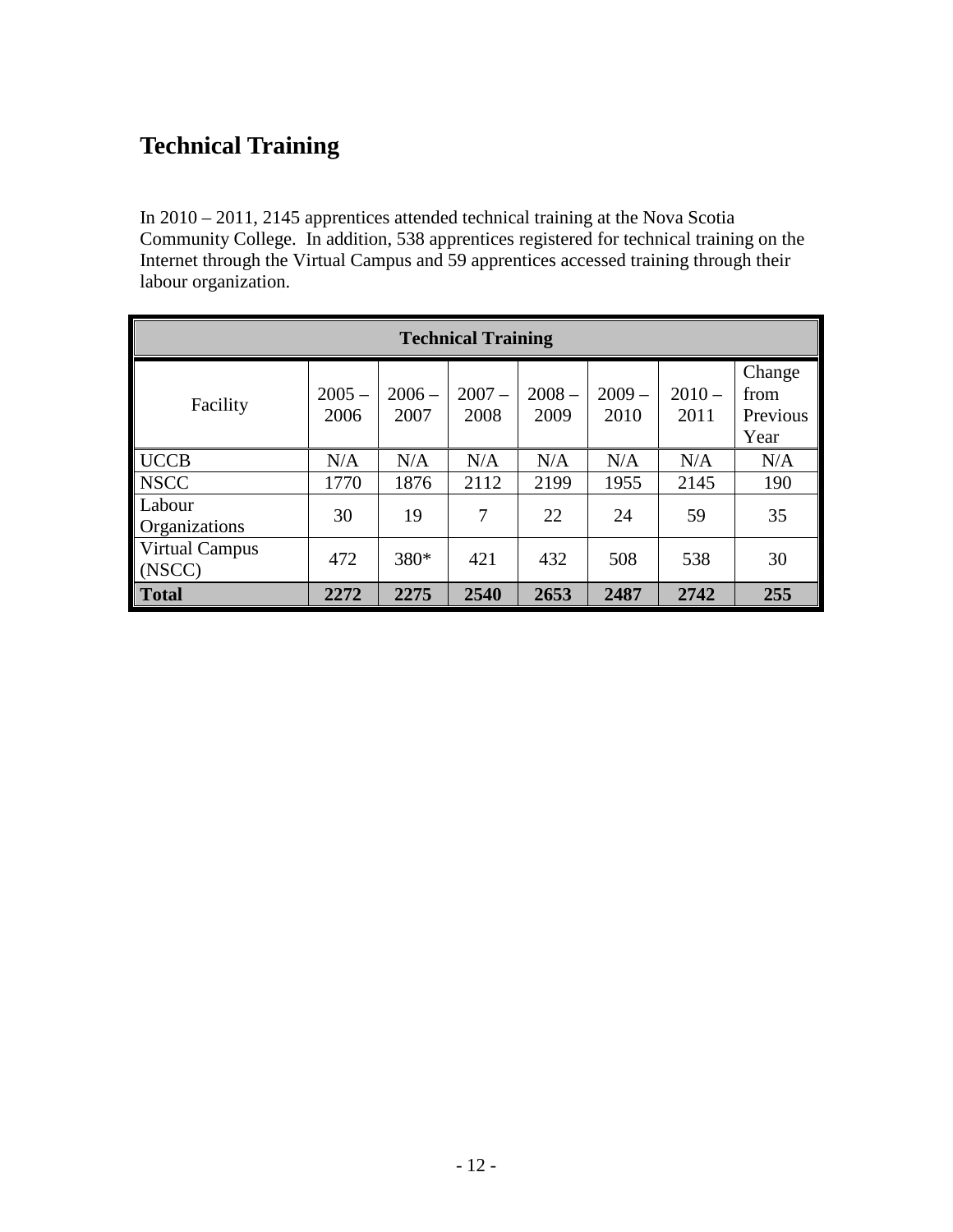# <span id="page-12-0"></span>**Completions (Graduates)**

|                                                                                | <b>Completions (Graduates) of the Program</b> |                |                |  |  |  |  |  |
|--------------------------------------------------------------------------------|-----------------------------------------------|----------------|----------------|--|--|--|--|--|
| Trade                                                                          | Graduates                                     | Male           | Female         |  |  |  |  |  |
| <b>Agricultural Equipment Technician</b>                                       | 1                                             | 1              | $\theta$       |  |  |  |  |  |
| <b>Automotive Service Technician</b>                                           | 46                                            | 46             | $\overline{0}$ |  |  |  |  |  |
| <b>Automotive Service Technician - Service</b><br><b>Station Mechanic</b>      | 1                                             | 1              | $\Omega$       |  |  |  |  |  |
| <b>Boat Builder</b>                                                            | 5                                             | 5              | $\overline{0}$ |  |  |  |  |  |
| Boilermaker                                                                    | 16                                            | 15             | $\mathbf{1}$   |  |  |  |  |  |
| Bricklayer                                                                     | $\mathbf{1}$                                  | 1              | $\overline{0}$ |  |  |  |  |  |
| Carpenter                                                                      | 31                                            | 31             | $\theta$       |  |  |  |  |  |
| <b>Construction Electrician</b>                                                | 88                                            | 87             | $\mathbf{1}$   |  |  |  |  |  |
| Cook                                                                           | 16                                            | 6              | 10             |  |  |  |  |  |
| Gas Fitter (Level 1)                                                           | $\overline{2}$                                | $\overline{2}$ | $\theta$       |  |  |  |  |  |
| Gas Fitter (Level 2)                                                           | 10                                            | 10             | $\Omega$       |  |  |  |  |  |
| Gas Fitter (Level 3)                                                           | 9                                             | 9              | $\overline{0}$ |  |  |  |  |  |
| Heavy Duty Equipment Technician                                                | 6                                             | 6              | $\overline{0}$ |  |  |  |  |  |
| <b>Industrial Electrician</b>                                                  | 14                                            | 13             | $\mathbf{1}$   |  |  |  |  |  |
| Industrial Mechanic (Millwright)                                               | 26                                            | 26             | $\overline{0}$ |  |  |  |  |  |
| <b>Instrumentation and Control Technician</b>                                  | 16                                            | 15             | 1              |  |  |  |  |  |
| Ironworker (Generalist)                                                        | 12                                            | 12             | $\overline{0}$ |  |  |  |  |  |
| Machinist                                                                      | 11                                            | 11             | $\theta$       |  |  |  |  |  |
| Mobile Crane Operator                                                          | $\mathbf{1}$                                  | $\mathbf{1}$   | $\theta$       |  |  |  |  |  |
| Motor Vehicle Repairer (Metal & Paint)                                         | 10                                            | 10             | $\overline{0}$ |  |  |  |  |  |
| Oil Burner Mechanic                                                            | 11                                            | 11             | $\overline{0}$ |  |  |  |  |  |
| Plumber                                                                        | 39                                            | 38             | $\mathbf{1}$   |  |  |  |  |  |
| <b>Power Engineer (Refrigeration Plant Operator</b><br>(2 <sup>nd</sup> Class) | $\overline{2}$                                | $\overline{2}$ | $\mathbf{0}$   |  |  |  |  |  |
| Power Engineer $(2nd Class)$                                                   | $\overline{7}$                                | 6              | $\mathbf{1}$   |  |  |  |  |  |
| Power Engineer $(3rd Class)$                                                   | $\overline{2}$                                | $\overline{2}$ | $\overline{0}$ |  |  |  |  |  |
| Power Engineer $(4th Class)$                                                   | 6                                             | 6              | $\overline{0}$ |  |  |  |  |  |
| Powerline Technician                                                           | 17                                            | 17             | $\overline{0}$ |  |  |  |  |  |
| Refrigeration and Air Conditioning Mechanic                                    | 17                                            | 16             | $\mathbf{1}$   |  |  |  |  |  |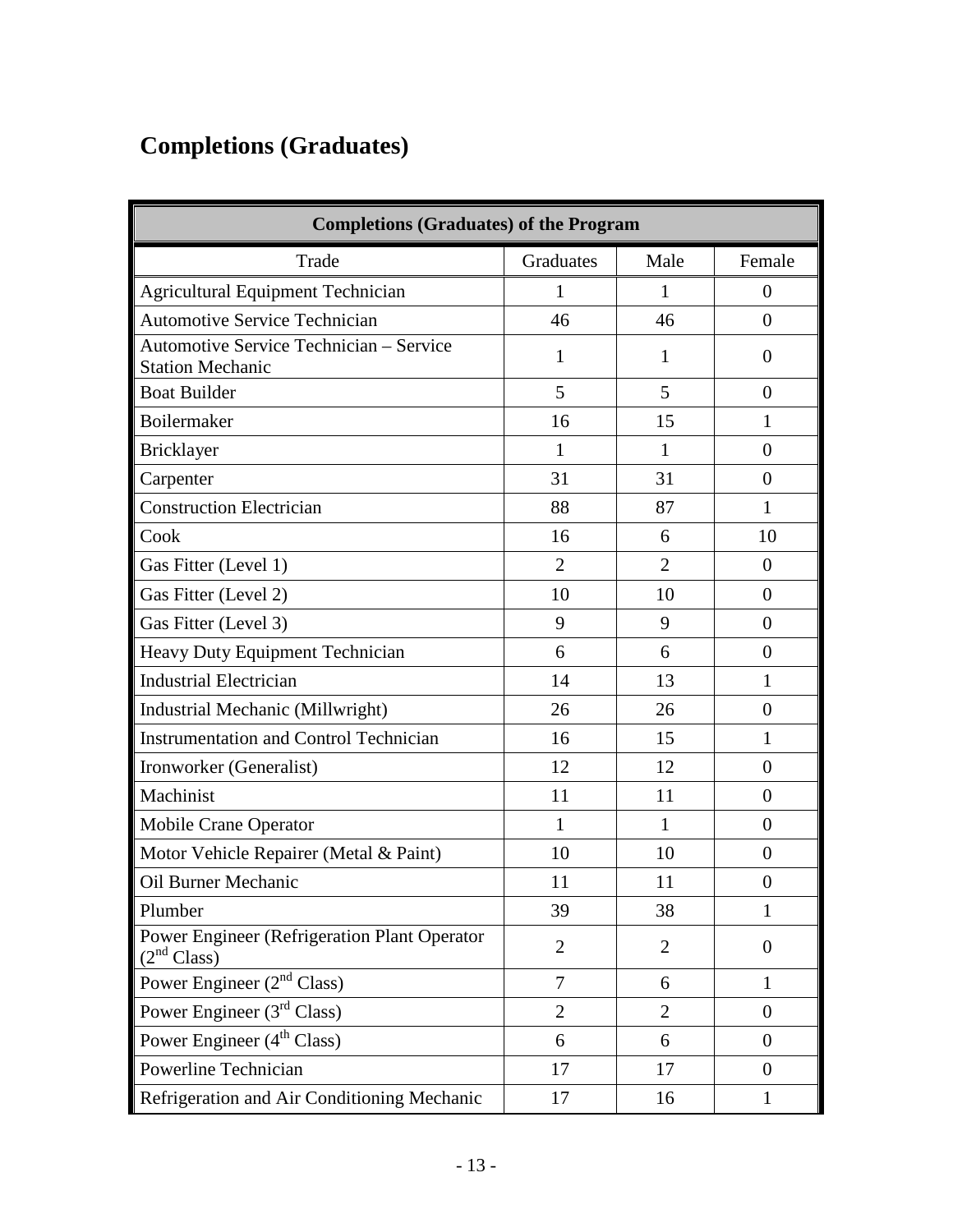| <b>Completions (Graduates) of the Program</b> |           |      |        |  |  |  |  |
|-----------------------------------------------|-----------|------|--------|--|--|--|--|
| Trade                                         | Graduates | Male | Female |  |  |  |  |
| <b>Sheet Metal Worker</b>                     | 8         |      |        |  |  |  |  |
| Sprinkler System Installer                    | 8         | 8    |        |  |  |  |  |
| $Steamfitter - Pipefitter$                    | 29        | 28   |        |  |  |  |  |
| <b>Truck and Transport Mechanic</b>           | 28        | 28   |        |  |  |  |  |
| Welder                                        | 24        | 23   |        |  |  |  |  |
| <b>Total</b>                                  | 520       | 501  |        |  |  |  |  |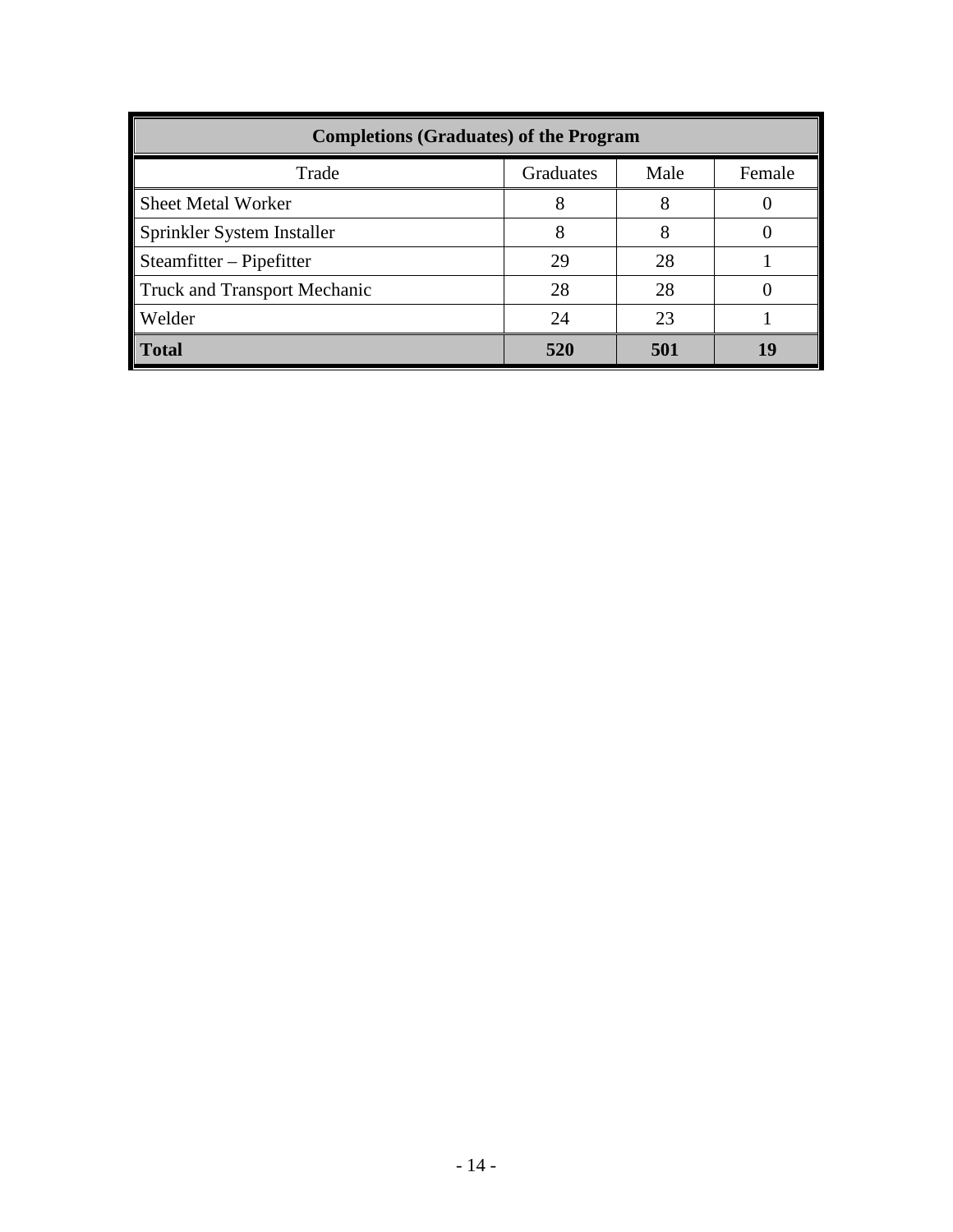#### <span id="page-14-0"></span>**Examinations Written**

During 2010 – 2011, a total of 1390 clients wrote various apprenticeship progress and certification examinations. Of that total, 233 clients wrote progress examinations, 1133 apprentices and trade qualifiers wrote certification examinations, and 24 practical examinations were administered in the Gas Fitter occupation.

| <b>Examinations Written</b>   |                  |                  |                  |                  |                  |                  |                                    |  |
|-------------------------------|------------------|------------------|------------------|------------------|------------------|------------------|------------------------------------|--|
| Examinations                  | $2005 -$<br>2006 | $2006 -$<br>2007 | $2007 -$<br>2008 | $2008 -$<br>2009 | $2009 -$<br>2010 | $2010 -$<br>2011 | Change<br>from<br>Previous<br>Year |  |
| Progress Examinations         | 105              | 132              | 135              | 120              | 181              | 233              | 52                                 |  |
| Certification<br>Examinations | 1080             | 1065             | 1138             | 1241             | 1344             | 1133             | $-211$                             |  |
| <b>Practical Examinations</b> | 16               | 18               | 26               | 34               | 22               | 24               | $\overline{2}$                     |  |
| <b>Total</b>                  | 1201             | 1215             | 1299             | 1395             | 1547             | 1390             | $-157$                             |  |

#### <span id="page-14-1"></span>**Progress Examinations**

A total of 233 progress examinations were written during 2010 – 2011. Apprentices wrote 229 examinations with a pass rate of 73% (166 passed). Non-apprentices, including pre-employment and placement candidates (challenge examinations to determine placement of candidates in the Apprenticeship Program), wrote 4 examinations with a pass rate of 75% (3 passed).

#### <span id="page-14-2"></span>**Certification Examinations**

A total of 1133 clients wrote certification examinations during  $2010 - 2011$ . Completed apprentices wrote 667 examinations with a pass rate of 71% (475 passed). Trade qualifiers wrote 466 examinations with a pass rate of 65% (303 passed). The success rate for trade qualifiers



increases proportionately to the amount of skills upgrade training they receive.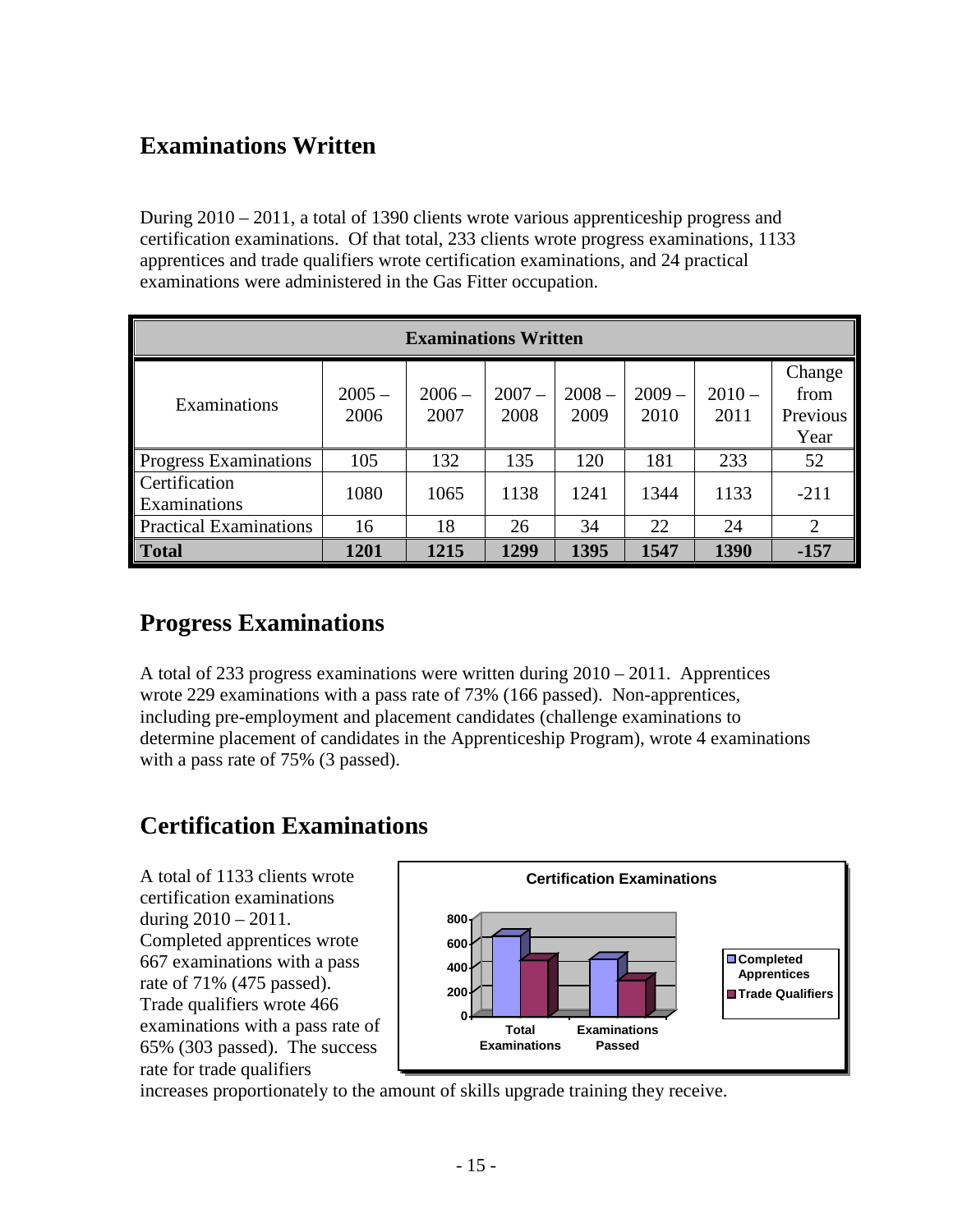### <span id="page-15-0"></span>**Interprovincial Red Seals Issued**

The Interprovincial Standards (Red Seal) Program was established to provide greater worker mobility across Canada. It allows qualified tradespersons to practice their trades in any province or territory of Canada where the trade is designated without having to write further examinations. A total of 802 Interprovincial Red Seals were issued to qualifying candidates during the calendar year 2010. Of this number, completed apprentices received 464 Red Seals and trade qualifiers received 337.

| <b>Interprovincial Red Seals Issued 2010 - 2011</b> |      |      |      |      |      |      |                                    |
|-----------------------------------------------------|------|------|------|------|------|------|------------------------------------|
| Red Seals Issued $(*)$                              | 2005 | 2006 | 2007 | 2008 | 2009 | 2010 | Change<br>from<br>Previous<br>Year |
| Completed Apprentices                               | 474  | 435  | 401  | 419  | 457  | 464  |                                    |
| Trade Qualifiers                                    | 111  | 276  | 231  | 323  | 304  | 337  | 33                                 |
| <b>Total</b>                                        | 585  | 711  | 632  | 742  | 761  | 802  |                                    |

(\*) Red Seal statistics as reported by Statistics Canada are based on the calendar year, January to December. This accounts for variances between this table and the previous tables. **<sup>0</sup>**

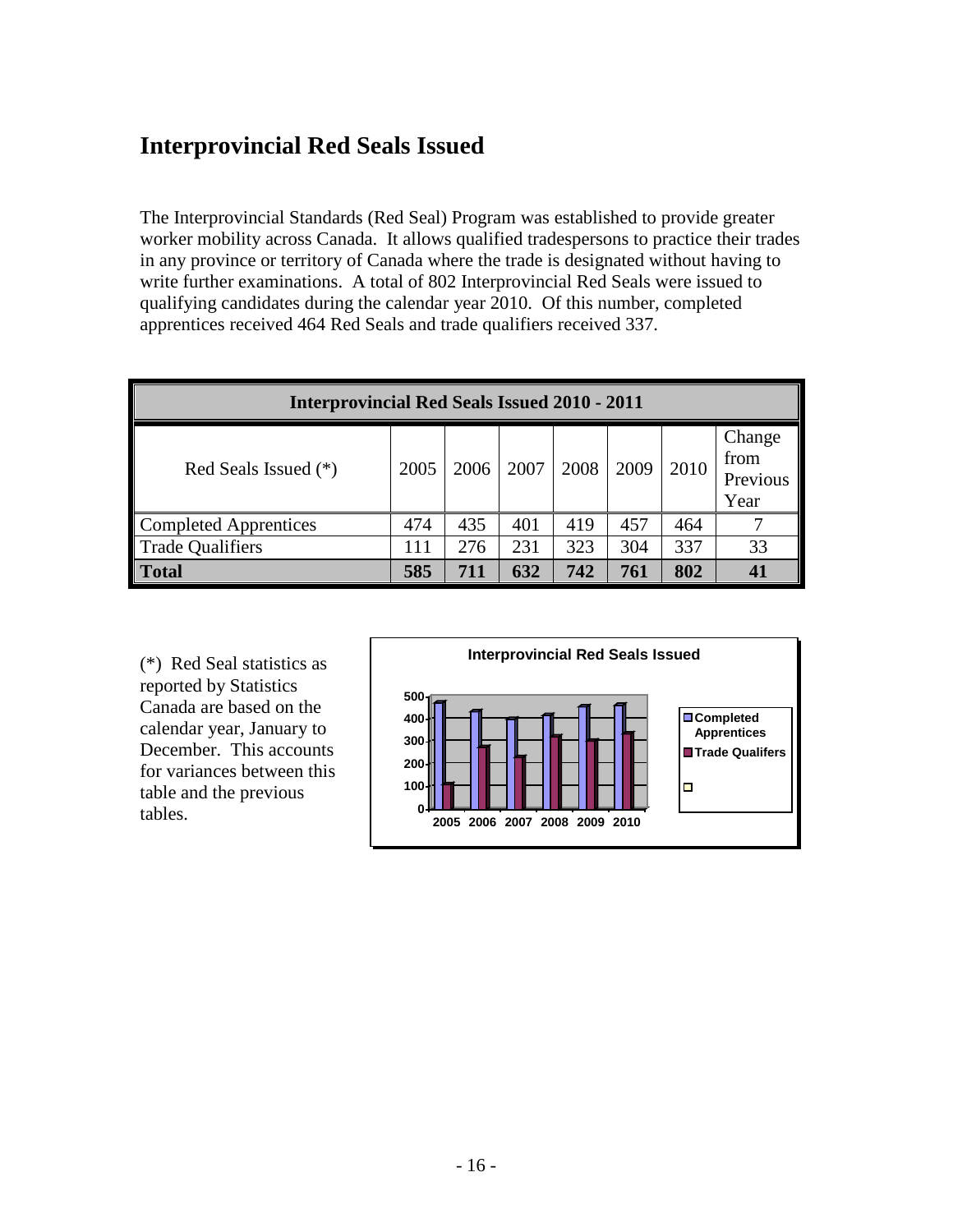### <span id="page-16-0"></span>**Trade Qualification (Section 30) Applications**

1. Section 30 of the General Regulations under the Apprenticeship and Trades Qualifications Act provides the opportunity for long-time trade practitioners to receive certification if they meet defined criteria:

- employed in the trade for the period set out in the Trade Regulations;
- recommended for a Certificate of Qualification by two persons who are competent in the trade and who have vouched for the candidate's skills and experience;
- competent in the skills of the trade, as determined by the Director; and
- write and pass the certification examination.

2. During the fiscal year 2010 – 2011, 269 trade qualifiers applied under Section 30 of the General Regulations to write certification examinations. Review Committees assessed 261 and 259 were approved, 1 was denied, 1 was forwarded and 0 applications are pending.

| <b>Section 30 (Trade Qualifiers) Applications 2010 - 2011</b> |                  |                  |                  |                  |                  |                  |                                    |  |
|---------------------------------------------------------------|------------------|------------------|------------------|------------------|------------------|------------------|------------------------------------|--|
| Applications                                                  | $2005 -$<br>2006 | $2006 -$<br>2007 | $2007 -$<br>2008 | $2008 -$<br>2009 | $2009 -$<br>2010 | $2010 -$<br>2011 | Change<br>from<br>Previous<br>Year |  |
| Reviewed                                                      | 223              | 226              | 242              | 342              | 496              | 261              | $-235$                             |  |
| Approved                                                      | 221              | 224              | 258              | 337              | 447              | 259              | $-188$                             |  |
| Denied                                                        | 2                |                  | $\overline{2}$   |                  |                  |                  |                                    |  |

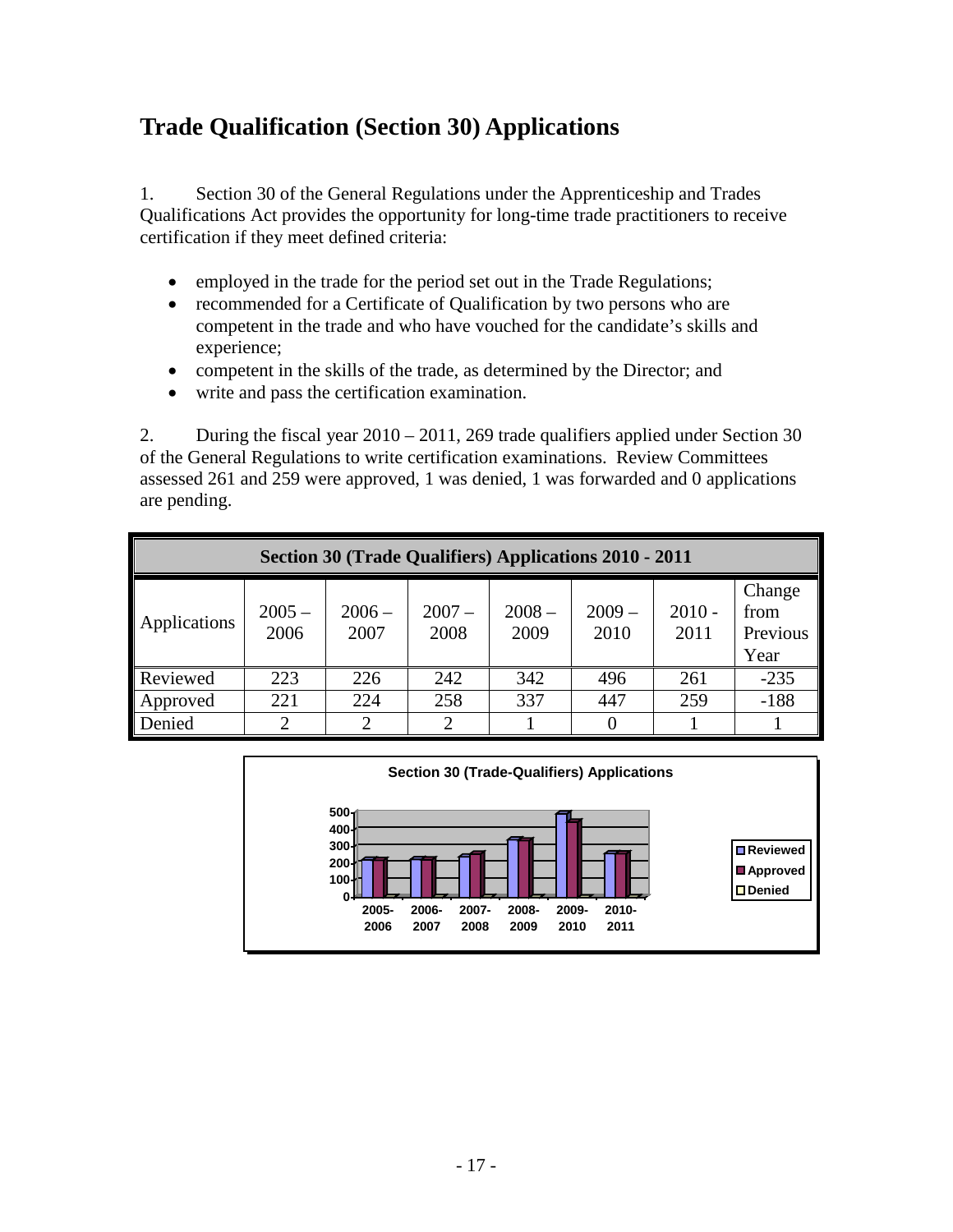# <span id="page-17-0"></span>**Trade Qualifiers**

A total of 273 trade qualifiers received certification under Section 30 of the General Regulations.

| Trade Qualifiers (2010 - 2011)                              |                |                |                |  |  |  |  |
|-------------------------------------------------------------|----------------|----------------|----------------|--|--|--|--|
| Occupation                                                  | <b>Trade</b>   | <b>Male</b>    | <b>Female</b>  |  |  |  |  |
| Alarm and Security Technician                               | 15             | 15             | $\Omega$       |  |  |  |  |
| <b>Automotive Service Technician</b>                        | 8              | 8              | $\overline{0}$ |  |  |  |  |
| Automotive Service Technician - Service Station<br>Mechanic | 10             | 10             | $\Omega$       |  |  |  |  |
| Baker                                                       | $\overline{2}$ | 1              | 1              |  |  |  |  |
| <b>Boat Builder</b>                                         | $\overline{4}$ | $\overline{4}$ | $\Omega$       |  |  |  |  |
| Carpenter                                                   | 24             | 24             | $\overline{0}$ |  |  |  |  |
| <b>Construction Electrician</b>                             | $\overline{2}$ | $\overline{2}$ | $\theta$       |  |  |  |  |
| Cook                                                        | 10             | 5              | 5              |  |  |  |  |
| Gas Fitter Tech I                                           | 1              | $\mathbf{1}$   | $\overline{0}$ |  |  |  |  |
| Gas Fitter Tech II                                          | $\overline{0}$ | $\theta$       | $\theta$       |  |  |  |  |
| <b>Gas Fitter Tech III</b>                                  | 1              | 1              | $\Omega$       |  |  |  |  |
| Heavy Duty Equipment Technician                             | $\overline{4}$ | 4              | $\Omega$       |  |  |  |  |
| <b>Industrial Electrician</b>                               | 6              | 6              | $\overline{0}$ |  |  |  |  |
| Industrial Mechanic (Millwright)                            | $\overline{2}$ | $\overline{2}$ | $\Omega$       |  |  |  |  |
| <b>Instrumentation and Control Technician</b>               | $\mathbf{1}$   | $\mathbf{1}$   | $\overline{0}$ |  |  |  |  |
| Insulator (Heat & Frost)                                    | 13             | 13             | $\Omega$       |  |  |  |  |
| Ironworker (Generalist)                                     | 3              | $\overline{3}$ | $\overline{0}$ |  |  |  |  |
| Ironworker (Structural/Ornamental)                          | $\mathbf{1}$   | $\mathbf{1}$   | $\overline{0}$ |  |  |  |  |
| Machinist                                                   | $\overline{4}$ | $\overline{4}$ | $\Omega$       |  |  |  |  |
| Metal Fabricator (Fitter)                                   | $\overline{2}$ | $\overline{2}$ | $\theta$       |  |  |  |  |
| Motorcycle Mechanic                                         | 5              | 5              | $\overline{0}$ |  |  |  |  |
| Motor Vehicle Repairer (Metal & Paint)                      | 49             | 49             | $\overline{0}$ |  |  |  |  |
| <b>Oil Burner Mechanic</b>                                  | 1              | $\mathbf{1}$   | 0              |  |  |  |  |
| <b>Painter and Decorator</b>                                | 1              | $\mathbf{1}$   | $\overline{0}$ |  |  |  |  |
| Plumber                                                     | $\overline{0}$ | $\theta$       | $\theta$       |  |  |  |  |